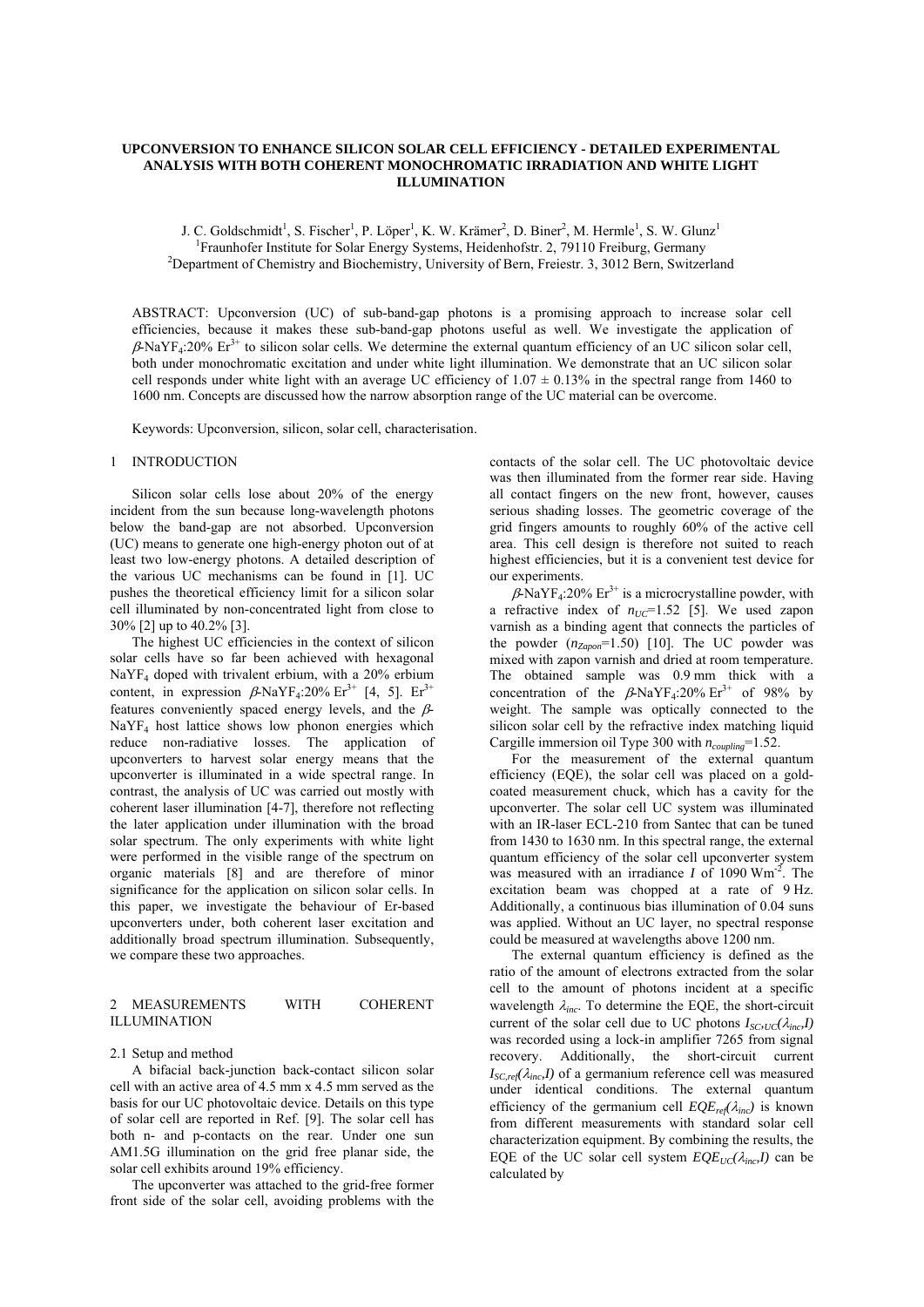$$
EQE_{UC}(\lambda_{inc}, I) = EQE_{ref}(\lambda_{inc}) \frac{I_{SC,UC}(\lambda_{inc}, I)}{I_{SC,ref}(\lambda_{inc}, I)}.
$$
 (1)

The uncertainty of the  $EQE_{ref}(\lambda_{inc})$  in the IR spectral region is lower than 3% but is still the dominant error. The statistical errors of the two short-circuit currents  $I_{SC,UC}(\lambda_{inc}, I)$  and  $I_{SC,ref}(\lambda_{inc}, I)$  calculated from 25 measurements, each at the same  $\lambda_{inc}$  and *I*, are typically much lower.

# 2.2 Results

Figure 1 shows the wavelength dependent  $EQE_{UC}(\lambda_{inc}, I)$ . It peaks at 0.34% at an incident wavelength of 1523 nm. This excitation spectrum features distinctive peaks. They originate in the crystal field splitting of the  $Er^{3+}$  energy levels and the spectral overlap of the UC steps between those levels [11]. Also a strong oscillation is visible, which results from interference effects within the silicon solar cell.

Figure 2 shows the  $EQE_{UC}(\lambda_{inc},I)$  for different irradiances at an excitation wavelength of 1523 nm. The  $EQE_{UC}(\lambda_{inc}I)$  increases with increasing irradiance. From theory, it is expected that the dependence of the UC luminescence on the excitation irradiance *I* follows a power law with a characteristic exponent  $m = 2$  for low irradiance values and two-photon UC [1]. Consequently, the measured current due to UC should show the same behaviour. For the  $EQE_{UC}(\lambda_{inc},I)$ , which is determined by dividing by the number of incident photons, one expects a power law with an exponent *m*-1. To determine the characteristic exponent *m*, we performed a least-square fit of the  $EQE_{UC}(\lambda_{inc}I)$  data with the function

$$
EQE_{UC}(\lambda_{inc}, I) = c_1 \times I^{m-1} + c_2 \tag{2}
$$

where  $c_1$  and  $c_2$  are additional fitting parameters. We found a characteristic exponent of  $m = 1.89$ . Stimulated processes, such as stimulated emission and excitation of higher energy levels, are the reason for the value being slightly lower than 2 [12, 13].



Figure 1: External quantum efficiency of the UC solar cell for different excitation wavelengths at an irradiance of 1090 Wm<sup>-2</sup>. The  $EQE_{UC}(\lambda_{inc},I)$  peaks at 0.34% for an excitation wavelength of 1523 nm.



**Figure 2:** External quantum efficiency of the UC solar cell for different irradiance values at an excitation wavelength of 1523 nm. The *EQE<sub>UC</sub>*( $λ<sub>inc</sub>, I$ ) reaches  $0.64\%$  at an irradiance of 2305 Wm<sup>-2</sup>

#### 3 MEASUREMENTS UNDER WHITE LIGHT

#### 3.1 Setup and method

Besides the laser excitation, the UC solar cell was measured under concentrated white light illumination as well to determine the additional short-circuit current  $I_{SCIIC}$  due to the upconverter. Figure 3 shows a schematic of the experimental setup. Several lenses concentrate the light of a Xe-Lamp onto the solar cell. To increase the relative impact of the UC layer, a 160 µm thick polished silicon wafer blocks most of the light that can be used directly by the Si solar cell, but it transmits IR photons suitable for UC. In this configuration, the benefit of the UC due to a raised short-circuit current  $I_{SC}$  is more easily detectable than under full AM1.5 sun illumination. The remaining transmission of the silicon wafer for photons with energies above the band-gap has the function of a bias illumination. Such, the solar cell is operated under sufficient illumination for an efficient use of the upconverted photons.



**Figure 3:** Setup for measurements under concentrated white light illumination. A silicon solar cell serves as long-pass filter to increase the relative impact of the UC.

The measurements were performed with two different lens settings. The resulting bias illumination levels for a silicon solar cell were 0.2 and 0.5 suns, respectively. The solar cell UC system was mounted on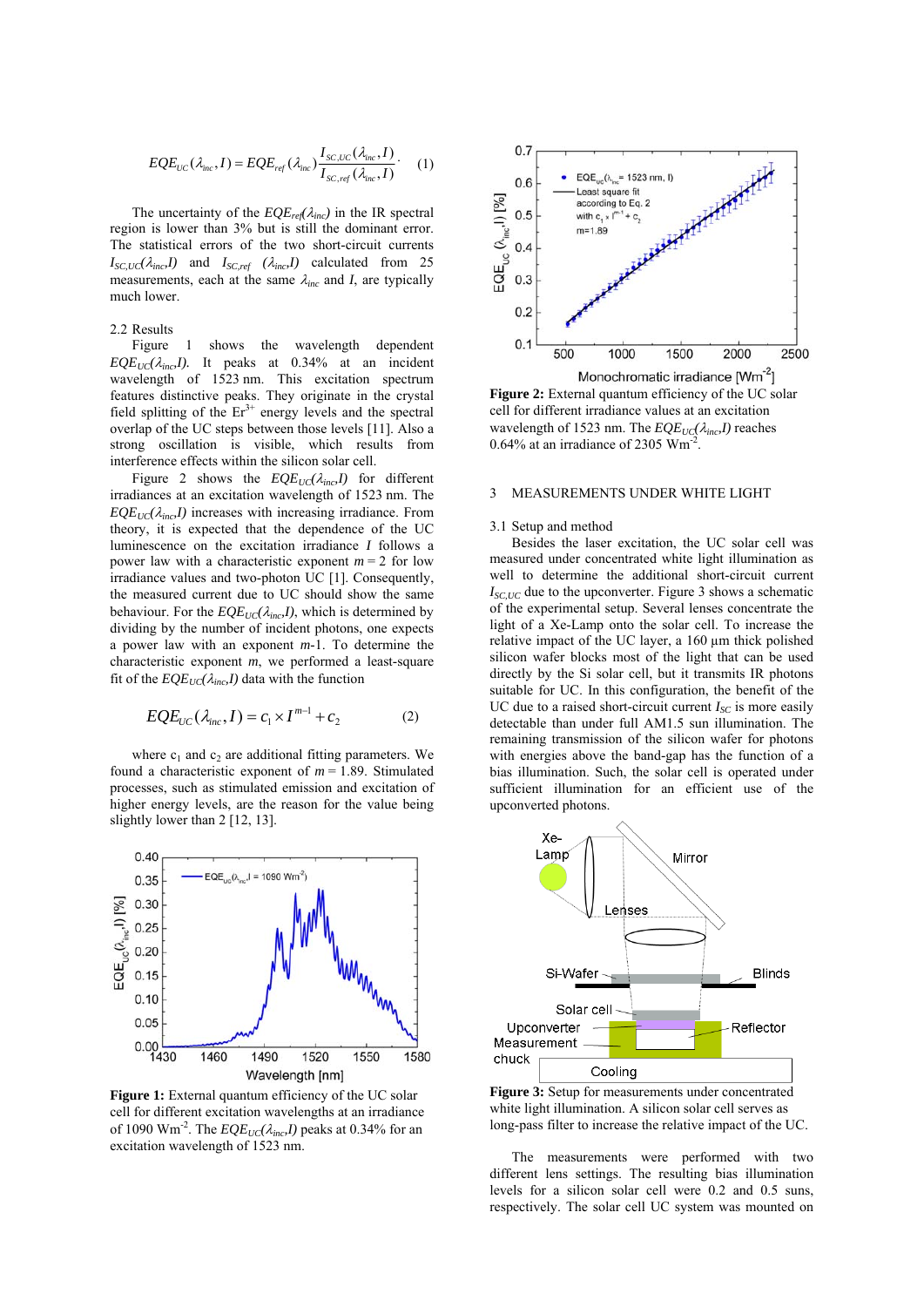the same measurement chuck as described in the previous chapter. The chuck was cooled to keep the solar cell temperature at standard test conditions.

 $\text{NaYF}_4$ :20%  $\text{Er}^{3+}$  is a good diffuse reflector as well. Therefore, photons with energies above the silicon bandgap could be reflected by the UC powder and be absorbed by the silicon solar cell. This increases the solar cell efficiency without any UC contribution. Therefore, the *I<sub>SC</sub>* of the silicon solar cell was measured as well with a diffuse reflector without UC properties. It was made from polytetrafluorethylene (PTFE) and optically coupled to the back of the solar cell. For wavelengths longer than 600 nm, PTFE has a reflectivity exceeding 95% while a 0.9 mm layer of NaYF<sub>4</sub>:20%  $Er<sup>3+</sup>$  solidified with zapon varnish has a reflectivity below 90%. Accordingly, a short-circuit current measured with upconverter that exceeds the current measured with PTFE back reflector is a clear sign of a positive UC effect.

The relative spectra incident on the solar cell for the two lens settings were determined with a spectrophotometer. The overall intensity was determined with a calibrated back contact Si solar cell designed for concentrated light from which the EQE was known. From these data, the photon fluxes onto the cell area in the active region of the upconverter from 1460 nm to 1600 nm  $\Phi_{cell}$  were calculated to be  $(2.53 \pm 0.03) \times 10^{17} \text{ s}^{-1}$ and  $(4.04 \pm 0.09)x10^{17}$  s<sup>-1</sup>, respectively. Comparing these photon fluxes to the photon flux of the AM1.5 norm spectrum in this spectral range yields effective concentration levels of  $458 \pm 5$ , and  $732 \pm 17$  suns, respectively. The stated errors reflect the uncertainty of the average value determined from repeated measurements of the concentration level.

To extract the extra current due to the upconverter  $I_{SC,UC}$  the average of the short-circuit current measurements with PTFE reflector *I<sub>SC PTFF</sub>* is subtracted from the average of the measurements with upconverter attached to the silicon solar cell *ISC,Zap*

$$
I_{SC,UC} = I_{SC,Zap} - I_{SC,PTFE}.
$$
 (3)

The concentrated light spot is not fully homogeneous. To determine the uncertainty induced by this inhomogeneity, each measurement was repeated 5 times, with the solar cell removed and remounted for each iteration. For  $I_{SC,PTFE}$  and  $I_{SC,Zap}$  the uncertainties of the average values as determined from the repeated measurements are listed as uncertainties. The uncertainty of *I<sub>SC,UC</sub>* was calculated with Gaussian error propagation from these values. The relative error of  $I_{SC,UC}$  is quite high, as although  $I_{SCHC}$  itself is quite small, it is the result of the subtraction of two relatively large values.

3.2 Results and discussion

Table 1 shows the different measured and calculated short-circuit current values. The results are also visualised in Figure 4. Despite all uncertainties, a significant increase of the short-circuit current due to the upconverter was observed. For instance, at 732 suns concentration the short circuit current with white PTFE reflector was  $3.26 \pm 0.07$  mA. This current was increased by  $0.69 \pm 0.08$  mA to  $3.95 \pm 0.04$  mA due to the addition of the UC layer. To our best knowledge, this is the first time that such an increase in short-circuit current due to

UC has been measured on a silicon solar cell under broad spectrum illumination.

From the short-circuit current measurements a spectrally integrated external quantum efficiency of the solar cell UC device  $EQE_{UC,in}(\Phi_{cell})$  can be calculated via

$$
EQE_{UC, \text{int}}(\Phi_{cell}) = \frac{I_{SC, UC}}{q \cdot \Phi_{cell}}.
$$
 (4)

In this equation  $q$  is the elementary charge.

The  $EQE_{UC,int}(\Phi_{cell})$  increases with the concentration from  $0.81 \pm 0.07\%$  at 458 suns to  $1.07 \pm 0.13\%$  at 732 suns. This agreement with the theoretical expectation supports the conclusion that the observed effect is due to UC. For further evidence, measurements should be performed with a larger set of concentration levels.

**Table I:** Summary of the results of the measurements under concentrated white light

| Concentration              | $458 \pm 5$       | $732 \pm 17$      |
|----------------------------|-------------------|-------------------|
| [suns]                     |                   |                   |
| $I_{SC,PTFE}$ [mA]         | $1.67 \pm 0.02$   | $3.26 \pm 0.08$   |
| $I_{SC,Zap}$ [mA]          | $1.99 \pm 0.02$   | $3.95 \pm 0.04$   |
| $I_{SC,UC}$ [mA]           | $0.33 \pm 0.03$   | $0.69 \pm 0.08$   |
| $\Phi$ cell, UCrange       | $(2.53 \pm 0.03)$ | $(4.04 \pm 0.09)$ |
| $[10^{17} \text{ s}^{-1}]$ |                   |                   |
| $EQE_{UC,in}$ [%]          | $0.81 \pm 0.07$   | $1.07 \pm 0.13$   |
| $EQE_{UC}$ [%]             | $0.47 \pm 0.01$   | $0.71 \pm 0.02$   |
| monochromatic              |                   |                   |



**Figure 4:** Visualisation of the results under white light illumination. Both the current due to UC  $I_{SC,UC}$  and the  $EQE<sub>UC,int</sub>$  increase with the concentration.

The question arises, how the UC efficiencies under white light illumination  $EQE<sub>UC,int</sub>(Φ<sub>cell</sub>)$  compare to the  $EQE_{UC}(\lambda_{inc}, I)$  measured with monochromatic laser excitation. The observed photon fluxes in the active region of the upconverter  $\Phi_{cell}$  of  $(2.53 \pm 0.03) \times 10^{17}$  s<sup>-1</sup> and  $(4.04 \pm 0.09)x10^{17}$  s<sup>-1</sup> correspond to irradiance values of  $1629 \text{ Wm}^2$  and  $2601 \text{ Wm}^2$ , respectively, for monochromatic irradiation at 1523 nm. At 1629 Wm-2 the  $EQE_{UC}(\lambda_{inc=1523\ nm}I)$  was 0.47%. For an irradiance of  $2601$  Wm<sup>-2</sup> an extrapolation with the fitted power law according to Eq. 2 yields an  $EQE_{UC}(\lambda_{inc=1523\ nm}I)$  of 0.71%. Both monochromatic values are lower than the values determined under white light illumination. This is an interesting result because the monochromatic values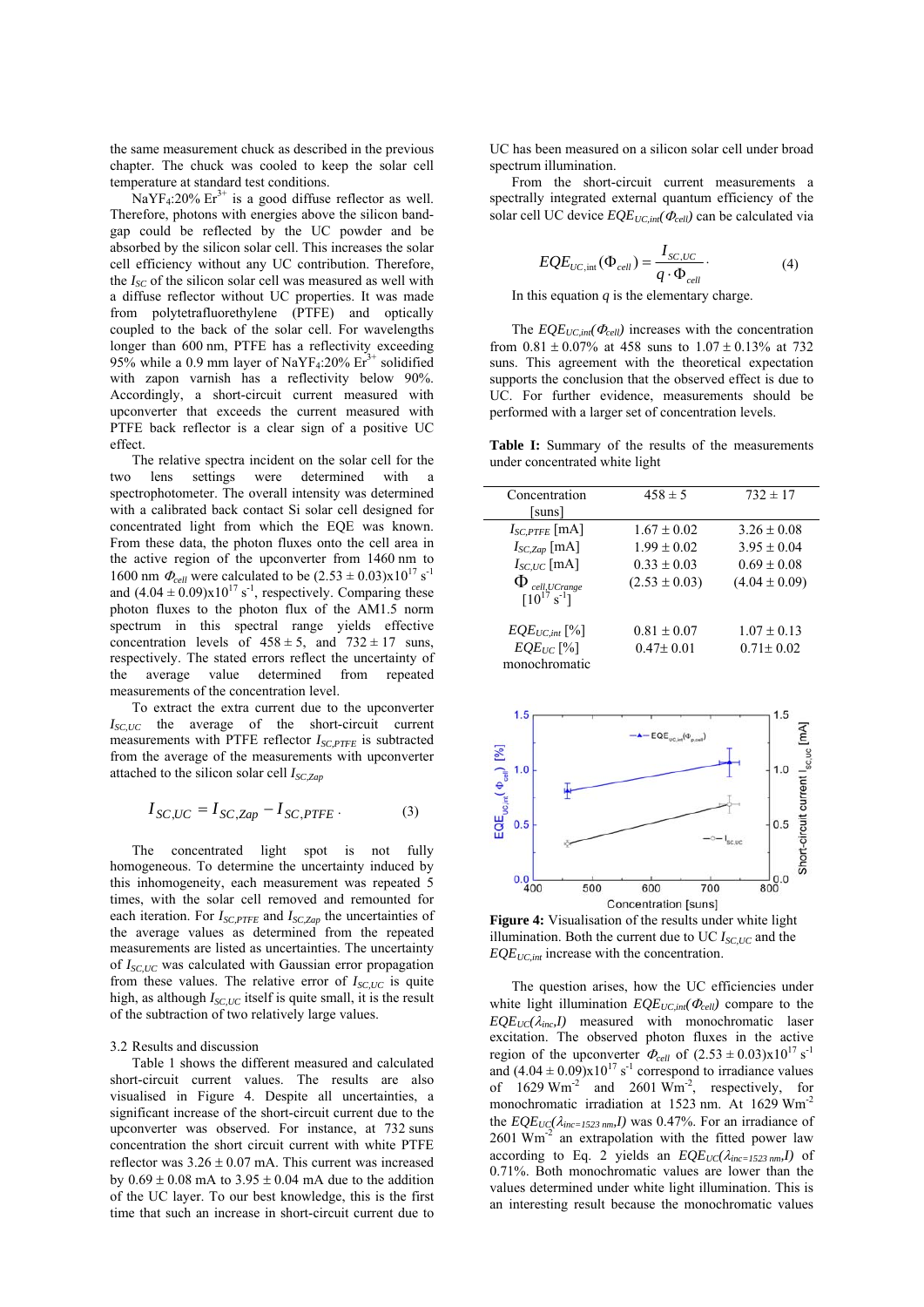were determined at the most efficient wavelength. In contrast, the values under white light constitute an average over the whole active region including wavelengths that showed considerably lower efficiencies in the spectrally resolved measurements, see Figure 1. The bias illumination levels might have contributed to the observed differences. However, the differences are so significant that we assume a positive influence on the efficiency for white light illumination: The transitions between the different energy levels involved in the upconversion process are not centred on exactly the same energy, and each transition itself has a certain width. Therefore, broad spectrum illumination should enhance the probability of an UC process, as photons with the resonant energy for each possible transition are available, as already expected in [14]. Experiments combining more than one tuneable monochromatic excitation source could yield further insight into this issue.



**Figure 5:** An advanced UC system. By the use of a luminescent material, a larger spectral range is upconverted. Because of the non-linear characteristic of the upconverter, the efficiency increases due to additional geometric concentration. [14]

The positive influence of broad spectrum illumination supports the application of UC in silicon solar cells, because those feature naturally a broad spectrum illumination. Broad spectrum illumination, however, also constitutes a challenge, because the UC region of 1460 nm to 1600 nm is narrow compared to the broad spectral range of sub-Si-band-gap photons. This can be overcome, by combining the upconverter with a second luminescent material [4],[14]. This luminescent material should absorb in a wide spectral range and emit in the absorption range of the upconverter, such extending the utilized spectral range. Additionally, the luminescent material could be incorporated into a fluorescent concentrator to achieve an additional geometric concentration of the light onto the upconverter. This exploits the non-linear characteristic of UC and further increases the UC efficiency [14].

## 4 CONCLUSIONS AND OUTLOOK

We showed that a silicon solar cell with an attached  $\beta$ -NaYF<sub>4</sub>:20% Er<sup>3+</sup> UC material solidified with zapon varnish responds with an  $EQE_{UC}(\lambda_{inc}I)$  of 0.34% at an incident wavelength of 1523 nm for an irradiance of 1090 Wm<sup>-2</sup>. This efficiency increases with irradiance. We demonstrated as well an UC effect under broad spectrum illumination. It results in an extra current due to UC photons of  $0.69 \pm 0.08$  mA under a concentration of  $732 \pm 17$  suns in the active region of the upconverter. Interestingly, the resulting averaged  $EQE_{UC,in}(\Phi_{cell})$  over this spectral region of  $1.07 + 0.13\%$  is higher than values determined with monochromatic excitation at comparable irradiances. We therefore assume that broad spectrum illumination enhances the UC efficiency in comparison to monochromatic excitation conditions. A likely explanation is the availability of photons of resonant energies for all involved transitions. We presented the combination of UC with a second luminescent material integrated in a fluorescent concentrator as a possible way to increase the UC efficiency. With such modifications, UC has the potential to significantly enhance silicon solar cell efficiency.

## 6 ACKNOWLEDGEMENTS

The presented work is partly funded by the German Federal Ministry of Education and Research in the project "Nanovolt - Optische Nanostrukturen für die Photovoltaik" (BMBF, project number 03SF0322H). The research leading to these results has also received funding from the European Community's Seventh Framework Programme (FP7/2007-2013) under grant agreement n° [246200]. S. Fischer gratefully acknowledges the scholarship support from the Deutsche Bundesstiftung Umwelt DBU and P. Löper the scholarship support from the Reiner Lemoine Stiftung.

# 7 REFERENCES

- [1] F. Auzel, *Upconversion and anti-stokes processes with f and d ions in solids,* Chemical Review, 2004, **104**, p. 139-173.
- [2] W. Shockley and H. J. Queisser, *Detailed balance limit of efficiency of p-n junction solar cells,* Journal of Applied Physics, 1961, **32**(3), p. 510-519.
- [3] T. Trupke, M. A. Green and P. Würfel, *Improving solar cell efficiencies by upconversion of sub-band-gap light,* Journal of Applied Physics, 2002, **92**(7), p. 4117-4122.
- [4] C. Strümpel, M. McCann, G. Beaucarne, V. Arkhipov, A. Slaoui, V. Švrček, C. Del Cañizo and I. Tobias, *Modifying the solar spectrum to enhance silicon solar cell efficiency — An overview of available materials,* Solar Energy Materials & Solar Cells, 2007, **91**, p. 238-249.
- [5] B. S. Richards and A. Shalav, *Enhancing the near-infrared spectral response of silicon optoelectronic devices via up-conversion,* IEEE Transactions on Electron Devices, 2007, **54**(10), p. 2679-2684.
- [6] B. Ahrens, P. Löper, J. C. Goldschmidt, S. W. Glunz , B. Henke, P.-T. Miclea and S. Schweizer, *Neodymium-doped fluorochlorozirconate glasses as an upconversion model system for high*